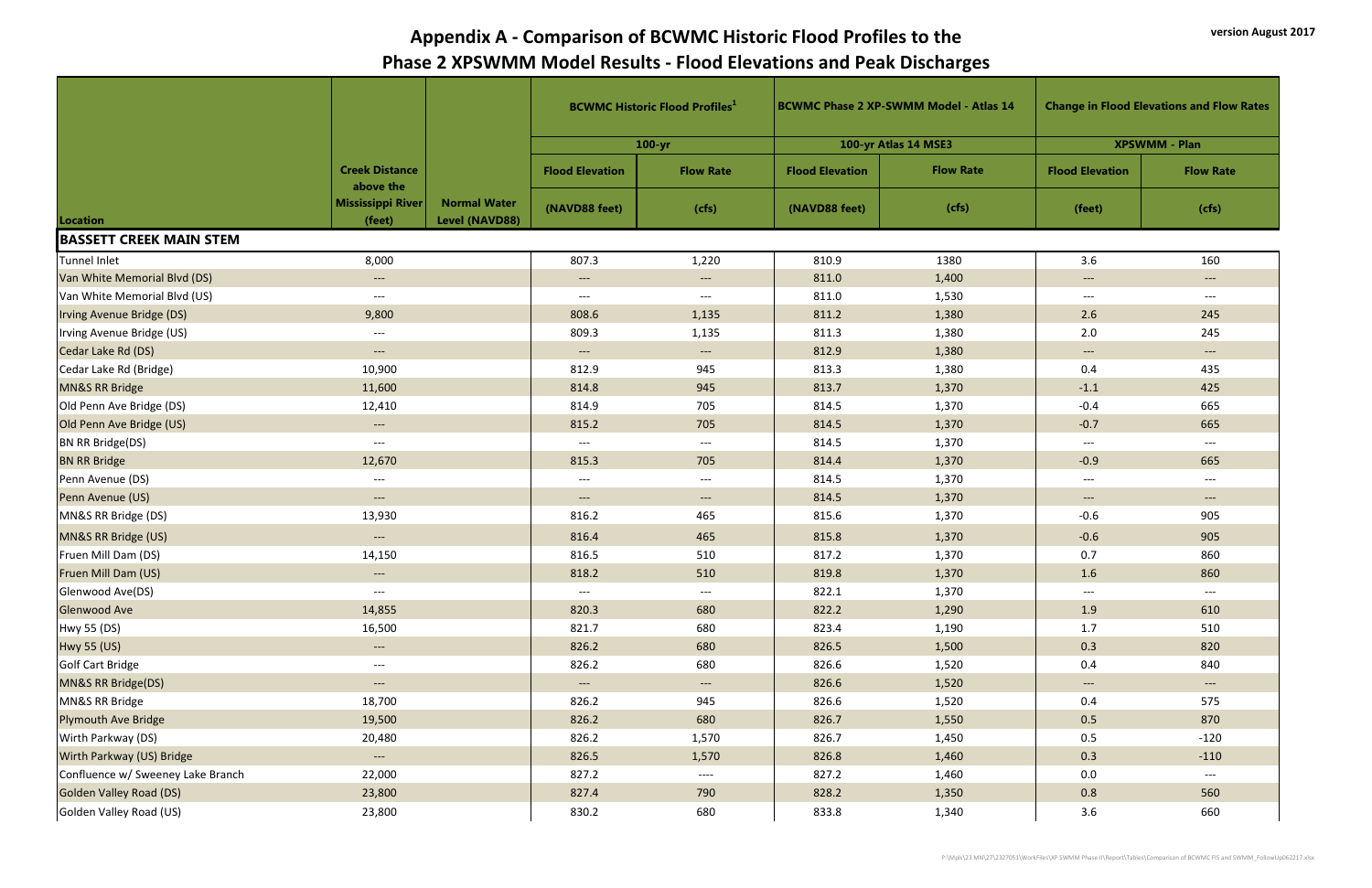|                                 |                                          |                                       |                        | <b>BCWMC Historic Flood Profiles</b> <sup>1</sup> | <b>BCWMC Phase 2 XP-SWMM Model - Atlas 14</b> |                         | <b>Change in Flood Elevations and Flow Rates</b> |                                                                                                                                                                                                                                                                                         |  |  |
|---------------------------------|------------------------------------------|---------------------------------------|------------------------|---------------------------------------------------|-----------------------------------------------|-------------------------|--------------------------------------------------|-----------------------------------------------------------------------------------------------------------------------------------------------------------------------------------------------------------------------------------------------------------------------------------------|--|--|
|                                 |                                          |                                       |                        | $100 - yr$                                        |                                               | 100-yr Atlas 14 MSE3    |                                                  | <b>XPSWMM - Plan</b><br><b>Flow Rate</b><br>(cfs)<br>660<br>670<br>625<br>635<br>660<br>640<br>640<br>620<br>$\qquad \qquad - - -$<br>530<br>430<br>545<br>$-70$<br>$-70$<br>$\mathbf{0}$<br>$-20$<br>$-20$<br>$-50$<br>$-60$<br>$-70$<br>30 <sup>°</sup><br>20<br>20<br>20<br>60<br>40 |  |  |
|                                 | <b>Creek Distance</b>                    |                                       | <b>Flood Elevation</b> | <b>Flow Rate</b>                                  | <b>Flood Elevation</b>                        | <b>Flow Rate</b>        | <b>Flood Elevation</b>                           |                                                                                                                                                                                                                                                                                         |  |  |
| Location                        | above the<br>Mississippi River<br>(feet) | <b>Normal Water</b><br>Level (NAVD88) | (NAVD88 feet)          | (cfs)                                             | (NAVD88 feet)                                 | (cfs)                   | (feet)                                           |                                                                                                                                                                                                                                                                                         |  |  |
| Dresden Lane (DS)               | 25,900                                   |                                       | 830.5                  | 680                                               | 834.1                                         | 1,340                   | 3.6                                              |                                                                                                                                                                                                                                                                                         |  |  |
| Dresden Lane (US)               | $---$                                    |                                       | 831.6                  | 680                                               | 834.1                                         | 1,350                   | 2.5                                              |                                                                                                                                                                                                                                                                                         |  |  |
| <b>Bassett Creek Drive (DS)</b> | $---$                                    |                                       | 832.2                  | 665                                               | 834.4                                         | 1,290                   | $2.2$                                            |                                                                                                                                                                                                                                                                                         |  |  |
| <b>Bassett Creek Drive (US)</b> | $---$                                    |                                       | 832.9                  | 665                                               | 837.0                                         | 1,300                   | 4.1                                              |                                                                                                                                                                                                                                                                                         |  |  |
| Noble Lane (DS)                 | 29,200                                   |                                       | 839.7                  | 660                                               | 838.7                                         | 1,320                   | $-1.0$                                           |                                                                                                                                                                                                                                                                                         |  |  |
| Noble Lane (US)                 | $---$                                    |                                       | 839.7                  | 660                                               | 839.7                                         | 1,300                   | 0.0                                              |                                                                                                                                                                                                                                                                                         |  |  |
| <b>Regent Avenue (DS)</b>       | 30,800                                   |                                       | $\hspace{0.05cm}---$   | 660                                               | 843.0                                         | 1,300                   | $\hspace{0.05cm} \ldots \hspace{0.05cm}$         |                                                                                                                                                                                                                                                                                         |  |  |
| Regent Avenue (US)              | $---$                                    |                                       | 842.1                  | 660                                               | 843.7                                         | 1,280                   | 1.6                                              |                                                                                                                                                                                                                                                                                         |  |  |
| Minnaqua Avenue                 | 31,650                                   |                                       | 842.7                  | $\qquad \qquad - -$                               | 844.0                                         | 1,260                   | 1.3                                              |                                                                                                                                                                                                                                                                                         |  |  |
| Highway 100 (DS)                | 34,020                                   |                                       | 843.4                  | 770                                               | 844.8                                         | 1,300                   | 1.4                                              |                                                                                                                                                                                                                                                                                         |  |  |
| Highway 100 (US)                | 34,020                                   |                                       | 849.2                  | 610                                               | 851.2                                         | $\overline{2}$<br>1,040 | 2.0                                              |                                                                                                                                                                                                                                                                                         |  |  |
| DS Confluence N. Branch         | 34,400                                   |                                       | 849.2                  | 495                                               | 851.2                                         | $\overline{2}$<br>1,040 | 2.0                                              |                                                                                                                                                                                                                                                                                         |  |  |
| <b>Westbrook Road (DS)</b>      | 37,000                                   |                                       | 857.3                  | 940                                               | 859.0                                         | 870                     | 1.7                                              |                                                                                                                                                                                                                                                                                         |  |  |
| Westbrook Road (US)             | $---$                                    |                                       | 858.3                  | 940                                               | 860.0                                         | 870                     | 1.7                                              |                                                                                                                                                                                                                                                                                         |  |  |
| Duluth Street (DS)              | 38,400                                   |                                       | 861.5                  | 850                                               | 861.9                                         | 850                     | 0.4                                              |                                                                                                                                                                                                                                                                                         |  |  |
| Duluth Street (US)              | $---$                                    |                                       | 862.0                  | 850                                               | 862.6                                         | 830                     | 0.6                                              |                                                                                                                                                                                                                                                                                         |  |  |
| St. Croix Avenue (DS)           | 39,800                                   |                                       | 863.2                  | 850                                               | 864.5                                         | 830                     | 1.3                                              |                                                                                                                                                                                                                                                                                         |  |  |
| St. Croix Avenue (US)           | $---$                                    |                                       | 864.3                  | 850                                               | 864.7                                         | 800                     | 0.4                                              |                                                                                                                                                                                                                                                                                         |  |  |
| MN&S RR (DS)                    | 41,660                                   |                                       | 869.7                  | 760                                               | 870.3                                         | 700                     | 0.6                                              |                                                                                                                                                                                                                                                                                         |  |  |
| MN&S RR (US)                    | $\hspace{0.05cm} \ldots$                 |                                       | 869.7                  | 760                                               | 870.5                                         | 690                     | 0.8                                              |                                                                                                                                                                                                                                                                                         |  |  |
| Douglas Drive (DS)              | 42,130                                   |                                       | 870.4                  | 670                                               | 871.0                                         | 700                     | 0.6                                              |                                                                                                                                                                                                                                                                                         |  |  |
| Douglas Drive (US)              | $\hspace{0.05cm} \dashrightarrow$        |                                       | 871.2                  | 670                                               | 871.8                                         | 690                     | $0.6\,$                                          |                                                                                                                                                                                                                                                                                         |  |  |
| Florida Avenue (DS)             | 42,820                                   |                                       | 871.8                  | 670                                               | 872.6                                         | 690                     | 0.8                                              |                                                                                                                                                                                                                                                                                         |  |  |
| Florida Avenue (US)             | $---$                                    |                                       | 872.5                  | 670                                               | 873.0                                         | 690                     | 0.5                                              |                                                                                                                                                                                                                                                                                         |  |  |
| Hampshire Ave (DS)              | 43,410                                   |                                       | 872.7                  | 630                                               | 873.4                                         | 690                     | 0.7                                              |                                                                                                                                                                                                                                                                                         |  |  |
| Hampshire Ave (US)              | $\hspace{0.05cm} \dashrightarrow$        |                                       | 873.2                  | 630                                               | 874.0                                         | 670                     | $0.8\,$                                          |                                                                                                                                                                                                                                                                                         |  |  |
| <b>GV Country Club (DS)</b>     | 44,320                                   |                                       | 874.6                  | 365                                               | 876.1                                         | 660                     | 1.5                                              | 295                                                                                                                                                                                                                                                                                     |  |  |
| <b>GV Country Club (US)</b>     | $\hspace{0.05cm}---$                     |                                       | 878.6                  | 405                                               | 880.6                                         | 650                     | 2.0                                              | 245                                                                                                                                                                                                                                                                                     |  |  |
| Pennsylvania Avenue (DS)        | 46,500                                   |                                       | 879.5                  | 380                                               | 881.6                                         | 650                     | 2.1                                              | 270                                                                                                                                                                                                                                                                                     |  |  |
| Pennsylvania Avenue(US)         | $\hspace{0.05cm} \dashrightarrow$        |                                       | 880.7                  | 375                                               | 882.9                                         | 550                     | 2.2                                              | 175                                                                                                                                                                                                                                                                                     |  |  |
| <b>C&amp;NW RR (DS)</b>         | 47,200                                   |                                       | 881.9                  | 375                                               | 884.1                                         | 560                     | 2.2                                              | 185                                                                                                                                                                                                                                                                                     |  |  |
| C&NW RR (US)                    | $---$                                    |                                       | 883.1                  | 375                                               | 885.0                                         | 450                     | 1.9                                              | 75                                                                                                                                                                                                                                                                                      |  |  |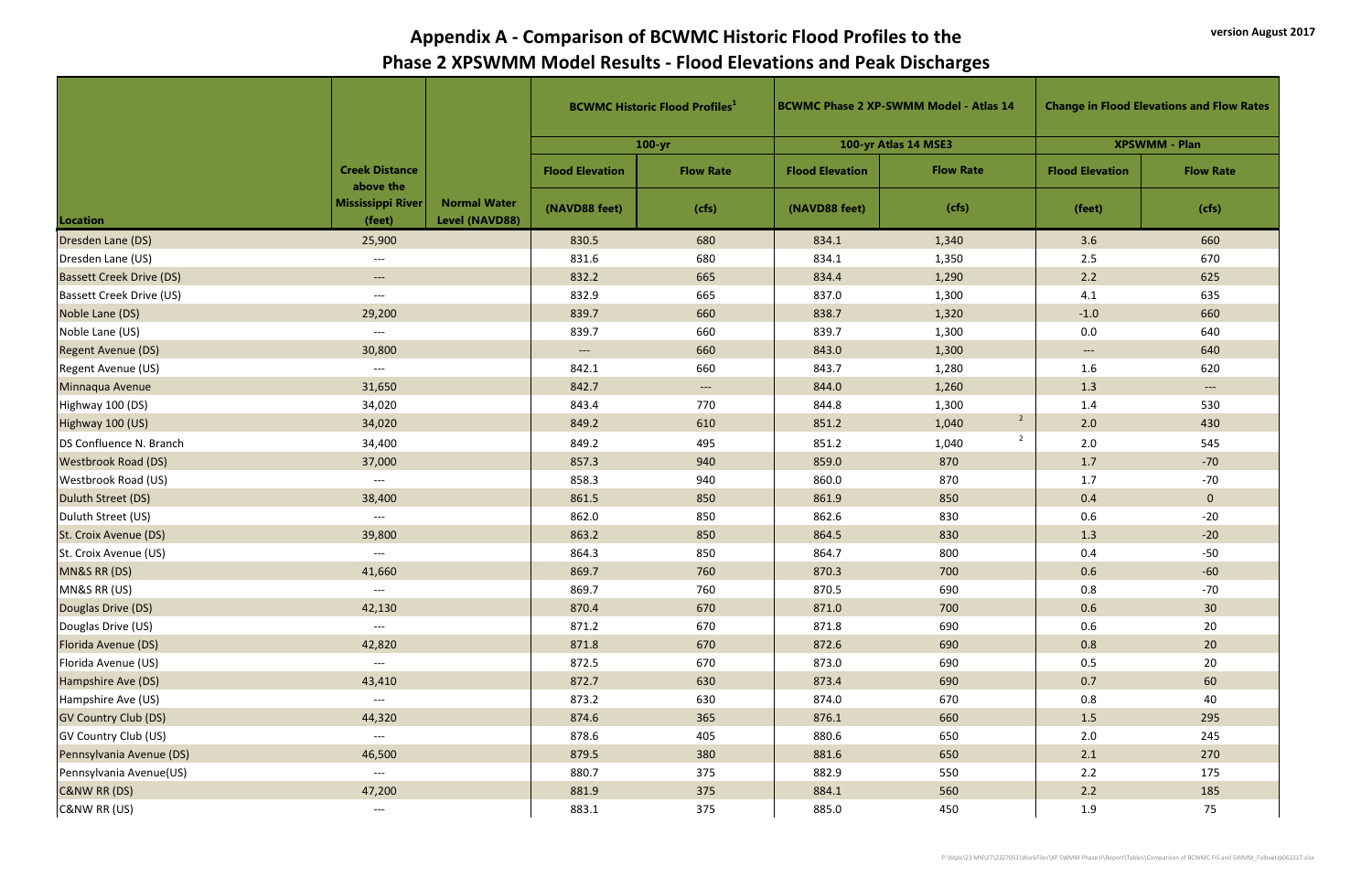|                                  |                                    |                                       |                                   | <b>BCWMC Historic Flood Profiles</b> <sup>1</sup> |                        | <b>BCWMC Phase 2 XP-SWMM Model - Atlas 14</b> | <b>Change in Flood Elevations and Flow Rates</b> |                      |
|----------------------------------|------------------------------------|---------------------------------------|-----------------------------------|---------------------------------------------------|------------------------|-----------------------------------------------|--------------------------------------------------|----------------------|
|                                  |                                    |                                       |                                   | $100 - yr$                                        |                        | 100-yr Atlas 14 MSE3                          |                                                  | <b>XPSWMM - Plan</b> |
|                                  | <b>Creek Distance</b><br>above the |                                       | <b>Flood Elevation</b>            | <b>Flow Rate</b>                                  | <b>Flood Elevation</b> | <b>Flow Rate</b>                              | <b>Flood Elevation</b>                           | <b>Flow Rate</b>     |
| Location                         | <b>Mississippi River</b><br>(feet) | <b>Normal Water</b><br>Level (NAVD88) | (NAVD88 feet)                     | (cfs)                                             | (NAVD88 feet)          | (cfs)                                         | (feet)                                           | (cfs)                |
| Winnetka Ave (DS)                | 48,000                             |                                       | 883.5                             | 360                                               | 885.1                  | 440                                           | 1.6                                              | 80                   |
| Winnetka Ave (US)                | $---$                              |                                       | 883.7                             | 360                                               | 885.3                  | 430                                           | 1.6                                              | 70                   |
| <b>Wisconsin Ave (DS)</b>        | 49,750                             |                                       | 884.9                             | 360                                               | 886.0                  | 430                                           | 1.1                                              | 70                   |
| Wisconsin Ave (US)               | 50,100                             |                                       | 888.2                             | 340                                               | 887.6                  | 370                                           | $-0.6$                                           | 30                   |
| <b>Golden Valley Road (DS)</b>   | $\hspace{0.05cm} \dashrightarrow$  |                                       | 888.2                             | 290                                               | 887.7                  | 340                                           | $-0.5$                                           | 50                   |
| Golden Valley Road (US)          | $---$                              |                                       | 888.2                             | 290                                               | 887.7                  | 340                                           | $-0.5$                                           | 50                   |
| <b>Westbound Hwy 55 (DS)</b>     | 51,250                             |                                       | 888.2                             | 290                                               | 887.7                  | 340                                           | $-0.5$                                           | 50                   |
| Eastbound Hwy 55 (US)            | $---$                              |                                       | 888.3                             | 290                                               | 887.8                  | 410                                           | $-0.5$                                           | 120                  |
| Boone Ave (DS)                   | $---$                              |                                       | 888.4                             | 280                                               | 887.9                  | 320                                           | $-0.5$                                           | 40                   |
| Boone Ave (US)                   | $---$                              |                                       | 888.5                             | 280                                               | 887.9                  | 220                                           | $-0.6$                                           | $-60$                |
| Hwy 169 (DS)                     | 56,500                             |                                       | 888.6                             | 255                                               | 888.3                  | 300                                           | $-0.3$                                           | 45                   |
| Hwy 169 (US)                     | $---$                              |                                       | 888.7                             | 250                                               | 888.4                  | 240                                           | $-0.3$                                           | $-10$                |
| Hwy 55 Ramp (DS)                 | 58,300                             |                                       | 888.7                             | 235                                               | 888.4                  | 220                                           | $-0.3$                                           | $-15$                |
| Hwy 55 Ramp (US)                 | $---$                              |                                       | 888.7                             | 235                                               | 888.4                  | 220                                           | $-0.3$                                           | $-15$                |
| Hwy 55 Eastbound (DS)            | 58,500                             |                                       | 888.7                             | 235                                               | 888.4                  | 220                                           | $-0.3$                                           | $-15$                |
| Hwy 55 Eastbound (US)            | $---$                              |                                       | 888.7                             | 235                                               | 888.4                  | 220                                           | $-0.3$                                           | $-15$                |
| Hwy 55 Westbound (DS)            | $---$                              |                                       | 888.7                             | 235                                               | 888.4                  | 220                                           | $-0.3$                                           | $-15$                |
| Hwy 55 Westbound (US)            | $---$                              |                                       | 889.0                             | 235                                               | 888.4                  | 220                                           | $-0.6$                                           | $-15$                |
| Hwy 169 ramp to W 55 (DS)        | 58,750                             |                                       | 889.0                             | 235                                               | 888.4                  | 220                                           | $-0.6$                                           | $-15$                |
| Hwy 169 ramp to W 55 (US)        | $---$                              |                                       | 889.0                             | 235                                               | 888.5                  | 220                                           | $-0.5$                                           | $-15$                |
| Hwy 55 N Frontage Rd (DS)        | 58,850                             |                                       | 889.2                             | 235                                               | 888.5                  | 220                                           | $-0.7$                                           | $-15$                |
| Hwy 55 N Frontage Rd (US)        | $---$                              |                                       | 889.2                             | 235                                               | 888.5                  | 220                                           | $-0.7$                                           | $-15$                |
| Pedestrian Bridge near Cub Foods | $---$                              |                                       | $\hspace{0.05cm} \dashrightarrow$ | $\hspace{0.05cm} \dashrightarrow$                 | 888.7                  | 220                                           |                                                  |                      |
| 10th Ave (DS)                    | $---$                              |                                       | 889.2                             | $\hspace{0.05cm} \dashrightarrow$                 | 889.0                  | 220                                           | $-0.2$                                           | $---$                |
| 10th Ave (US)                    | $---$                              |                                       | 889.2                             | $---$                                             | 889.2                  | $\overline{2}$<br>220                         | 0.0                                              | $\qquad \qquad - -$  |
| C&NW RR Bridge (DS)              | 63,450                             |                                       | 889.2                             | 200                                               | 889.2                  | $\overline{2}$<br>220                         | 0.0                                              | 20                   |
| <b>C&amp;NW RR Bridge (US)</b>   | $---$                              |                                       | 889.6                             | 200                                               | 889.2                  | 220                                           | $-0.4$                                           | 20 <sup>°</sup>      |
| South Shore Drive (DS)           | 63,800                             |                                       | 889.6                             | 190                                               | 889.3                  | 220                                           | $-0.3$                                           | 30                   |
| South Shore Drive (US)           | $---$                              |                                       | 890.5                             | 190                                               | 889.4                  | $\overline{2}$<br>220                         | $-1.1$                                           | 30 <sup>°</sup>      |
| Medicine Lake Weir (DS)          | 63,960                             |                                       | 890.5                             | 190                                               | 889.3                  | 220                                           | $-1.2$                                           | 30                   |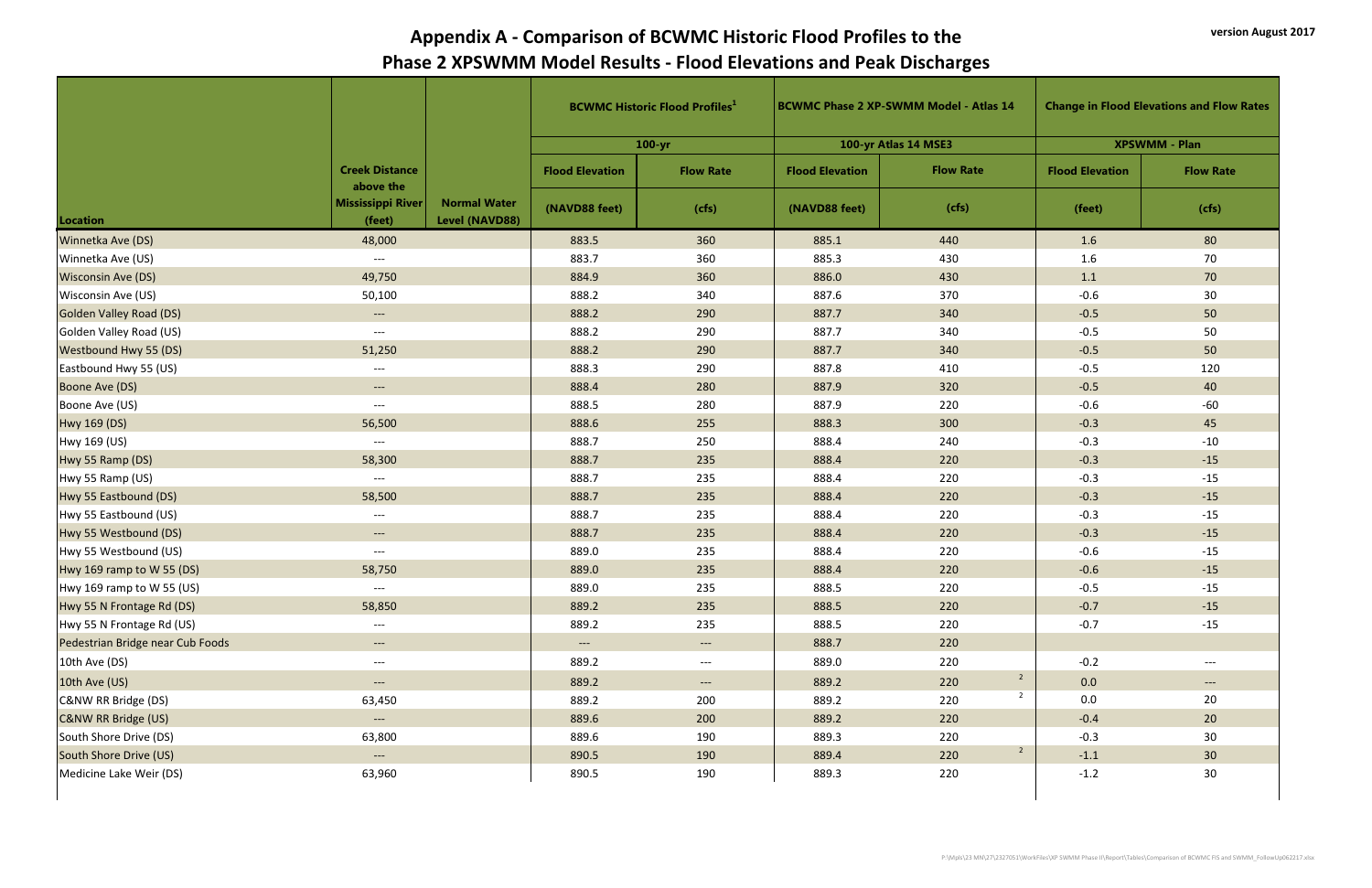|                                                  |                                    |                                       |                                          |                       |                        | <b>BCWMC Historic Flood Profiles</b> <sup>1</sup> |                        | <b>BCWMC Phase 2 XP-SWMM Model - Atlas 14</b> |  | <b>Change in Flood Elevations and Flow Rates</b> |  |
|--------------------------------------------------|------------------------------------|---------------------------------------|------------------------------------------|-----------------------|------------------------|---------------------------------------------------|------------------------|-----------------------------------------------|--|--------------------------------------------------|--|
|                                                  |                                    |                                       |                                          | $100 - yr$            |                        | 100-yr Atlas 14 MSE3                              |                        | <b>XPSWMM - Plan</b>                          |  |                                                  |  |
|                                                  | <b>Creek Distance</b><br>above the |                                       | <b>Flood Elevation</b>                   | <b>Flow Rate</b>      | <b>Flood Elevation</b> | <b>Flow Rate</b>                                  | <b>Flood Elevation</b> | <b>Flow Rate</b>                              |  |                                                  |  |
| Location                                         | <b>Mississippi River</b><br>(feet) | <b>Normal Water</b><br>Level (NAVD88) | (NAVD88 feet)                            | (cfs)                 | (NAVD88 feet)          | (cfs)                                             | (feet)                 | (cfs)                                         |  |                                                  |  |
| <b>Inundation Areas</b>                          |                                    |                                       |                                          |                       |                        |                                                   |                        |                                               |  |                                                  |  |
| Theodore Wirth Park (Area upstream of Highway 55 |                                    |                                       |                                          |                       |                        |                                                   |                        |                                               |  |                                                  |  |
| Control Structure)                               | $---$                              | 815.7                                 | 826.2                                    | $--$                  | 826.5                  | $---$                                             | 0.3                    | $---$                                         |  |                                                  |  |
| South Rice Pond                                  | $---$                              |                                       | 831.7                                    | $---$                 | 834.3                  | $\hspace{0.05cm} \ldots \hspace{0.05cm}$          | 2.6                    | $--$                                          |  |                                                  |  |
| <b>North Rice Pond</b>                           | $---$                              | 832.5                                 | 838.2                                    | $---$                 | 836.4                  | $\hspace{0.05cm} \dashrightarrow$                 | $-1.8$                 | $\hspace{0.05cm} \dashrightarrow$             |  |                                                  |  |
| <b>Grimes Avenue Pond</b>                        | $---$                              | 832.5                                 | 838.2                                    | $---$                 | 836.4                  | $---$                                             | $-1.8$                 | $---$                                         |  |                                                  |  |
| <b>Golden Valley Country Club</b>                | $---$                              |                                       | 878.6                                    | $---$                 | 880.6                  | $--$                                              | 2.0                    | $--$                                          |  |                                                  |  |
| <b>Brookview Golf Course</b>                     | $---$                              |                                       | 888.3                                    | $---$                 | 887.8                  | $---$                                             | $-0.5$                 | $---$                                         |  |                                                  |  |
| <b>Westwood Lake</b>                             | $---$                              | $887.6^3$                             | 889.2                                    | $\qquad \qquad - - -$ | 890.0                  | $--$                                              | 0.8                    | $\hspace{0.05cm} \dashrightarrow$             |  |                                                  |  |
| <b>Medicine Lake</b>                             | $---$                              | 887.9                                 | 890.5                                    | $---$                 | 890.4                  | $\hspace{0.05cm} \ldots \hspace{0.05cm}$          | $-0.1$                 | $--$                                          |  |                                                  |  |
| <b>NORTH BRANCH</b>                              |                                    |                                       |                                          |                       |                        |                                                   |                        |                                               |  |                                                  |  |
| Hwy 100 Control (US)                             | $---$                              |                                       | 849.2                                    | 610                   | 851.2                  | 1040                                              | 2.0                    | 430                                           |  |                                                  |  |
| Confluence w/Main Stem                           | $---$                              |                                       | 849.2                                    | $--$                  | 851.2                  | $\overline{2}$<br>1740                            | 2.0                    | $\hspace{0.05cm} \dashrightarrow$             |  |                                                  |  |
| 29th Avenue (DS)                                 | 200                                |                                       | 849.2                                    | 1515                  | 851.2                  | $\overline{2}$<br>1740                            | 2.0                    | 225                                           |  |                                                  |  |
| 29th Avenue (US)                                 | $---$                              |                                       | 849.7                                    | 1515                  | 851.2                  | $\overline{2}$<br>1290                            | 1.5                    | $-225$                                        |  |                                                  |  |
| 32nd Avenue (DS)                                 | 2,600                              |                                       | 849.8                                    | 1175                  | 851.2                  | $\overline{2}$<br>1290                            | 1.4                    | 115                                           |  |                                                  |  |
| 32nd Avenue (US)                                 | $---$                              |                                       | 854.2                                    | 1175                  | 852.7                  | $\overline{2}$<br>560                             | $-1.5$                 | $-615$                                        |  |                                                  |  |
| Brunswick Avenue (DS)                            | 3,000                              |                                       | 854.9                                    | 1175                  | 852.7                  | $\overline{2}$<br>560                             | $-2.2$                 | $-615$                                        |  |                                                  |  |
| <b>Brunswick Avenue (US)</b>                     | $---$                              |                                       | 856.1                                    | 1175                  | 856.7                  | 510                                               | 0.6                    | $-665$                                        |  |                                                  |  |
| 34th Culvert (DS)                                | 4,200                              |                                       | 863.0                                    | 700                   | 861.5                  | 520                                               | $-1.5$                 | $-180$                                        |  |                                                  |  |
| 34th Culvert (US)                                | $\hspace{0.05cm} \ldots$           |                                       | 866.3                                    | 430                   | 867.2                  | 500                                               | 0.9                    | 70                                            |  |                                                  |  |
| Apartment Drive Crossing (DS)                    | $---$                              |                                       | $\hspace{0.05cm} \ldots \hspace{0.05cm}$ | $---$                 | 868.3                  | 570                                               | $---$                  | $\hspace{0.05cm}---\hspace{0.05cm}$           |  |                                                  |  |
| <b>Apartment Drive Crossing (US)</b>             | $---$                              |                                       | $\qquad \qquad - -$                      | $\qquad \qquad - - -$ | 869.6                  | 580                                               |                        |                                               |  |                                                  |  |
| Douglas Drive (DS)                               | 5,250                              |                                       | 870.2                                    | 670                   | 869.6                  | $\overline{2}$<br>580                             | $-0.6$                 | $-90$                                         |  |                                                  |  |
| Douglas Drive (US)                               | $---$                              |                                       | 870.3                                    | 670                   | 870.5                  | $\overline{2}$<br>380                             | 0.2                    | $-290$                                        |  |                                                  |  |
| Edgewood Emb (DS)                                | 5,600                              |                                       | 870.9                                    | 430                   | 871.0                  | $\overline{2}$<br>380                             | 0.1                    | $-50$                                         |  |                                                  |  |
| Edgewood Emb (US)                                | $\hspace{0.05cm} \dashrightarrow$  |                                       | 878.4                                    | 340                   | 880.4                  | 340                                               | 2.0                    | $\overline{0}$                                |  |                                                  |  |
| Georgia Avenue (DS)                              | 6,250                              |                                       | 878.4                                    | 305                   | 880.4                  | 460                                               | 2.0                    | 155                                           |  |                                                  |  |
| Georgia Avenue (US)                              | $---$                              |                                       | 878.6                                    | 305                   | 880.8                  | $\overline{2}$<br>520                             | 2.2                    | 215                                           |  |                                                  |  |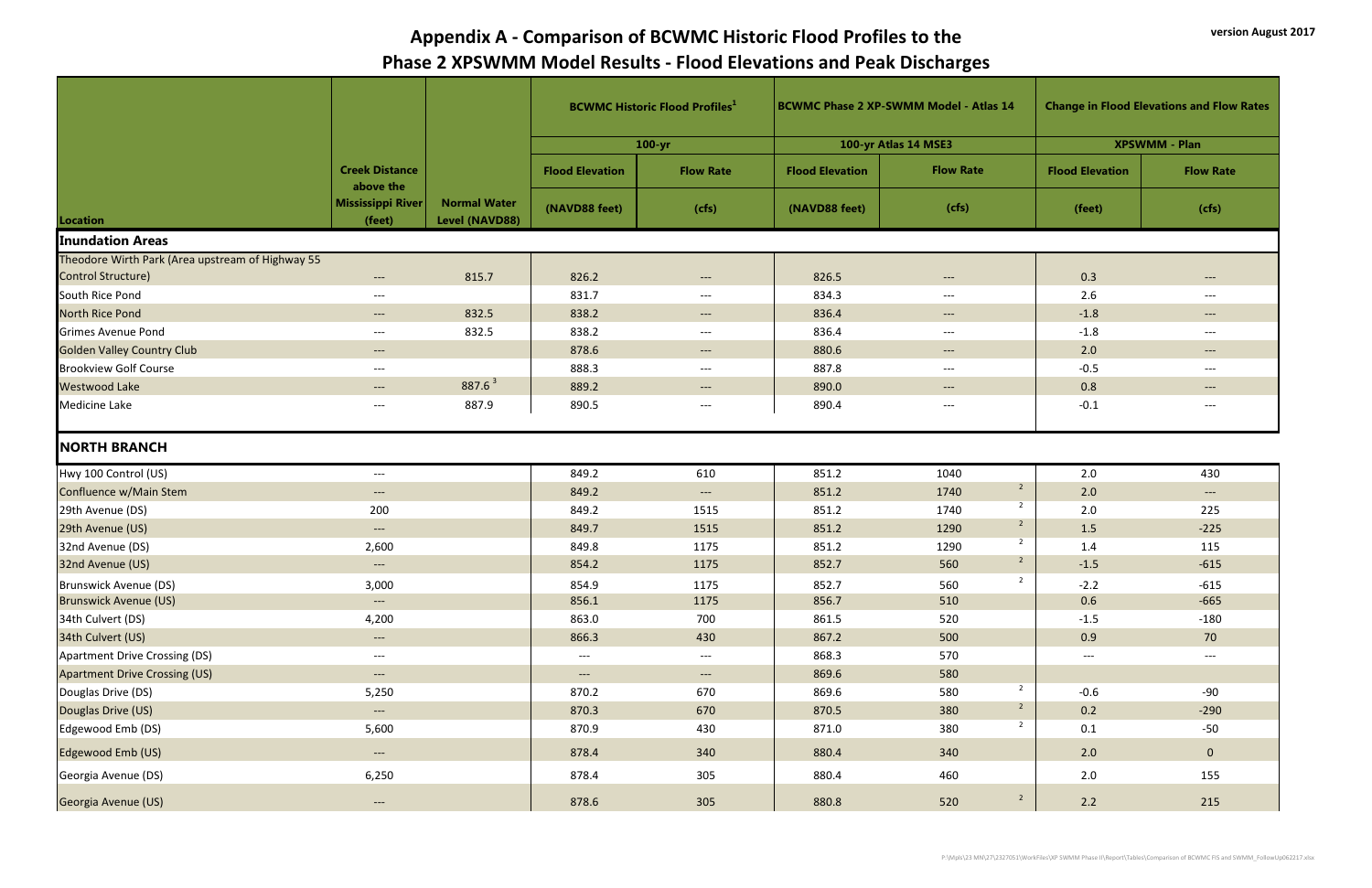|                                                      |                                    |                                       |                                   | <b>BCWMC Historic Flood Profiles</b> |                        | <b>BCWMC Phase 2 XP-SWMM Model - Atlas 14</b> |                |                                                        | <b>Change in Flood Elevations and Flow Rates</b> |  |
|------------------------------------------------------|------------------------------------|---------------------------------------|-----------------------------------|--------------------------------------|------------------------|-----------------------------------------------|----------------|--------------------------------------------------------|--------------------------------------------------|--|
|                                                      |                                    |                                       |                                   | $100 - yr$                           |                        | 100-yr Atlas 14 MSE3                          |                | <b>XPSWMM - Plan</b>                                   |                                                  |  |
|                                                      | <b>Creek Distance</b><br>above the |                                       | <b>Flood Elevation</b>            | <b>Flow Rate</b>                     | <b>Flood Elevation</b> | <b>Flow Rate</b>                              |                | <b>Flood Elevation</b>                                 | <b>Flow Rate</b>                                 |  |
| Location                                             | Mississippi River<br>(feet)        | <b>Normal Water</b><br>Level (NAVD88) | (NAVD88 feet)                     | (cfs)                                | (NAVD88 feet)          | (cfs)                                         |                | (feet)                                                 | (cfs)                                            |  |
| 36th & Hampshire (DS)                                | 6,800                              |                                       | 878.6                             | 260                                  | 880.8                  | 480                                           | $\overline{2}$ | 2.2                                                    | 220                                              |  |
| 36th & Hampshire (US)                                | 6,980                              |                                       | 879.2                             | 260                                  | 881.3                  | 280                                           | $\overline{2}$ | 2.1                                                    | 20                                               |  |
| Louisiana Ave. (DS) (Street Elevation Approx. 882.4) | 8,000                              |                                       | 881.2                             | $---$                                | 883.3                  | 490                                           | $\overline{2}$ | 2.1                                                    | $---$                                            |  |
| Maryland Ave. (Street Elevation Approx. 885.7)       | 8,500                              |                                       | $---$                             | $\qquad \qquad - -$                  | 886.0                  | 260                                           | $\overline{2}$ | $---$                                                  | $---$                                            |  |
| Oregon Ave. (Street Elevation Approx. 885.4)         | 9,000                              |                                       | $---$                             | $---$                                | 888.8                  | 90                                            | $\overline{2}$ | $\hspace{0.05cm} \dashrightarrow$                      | $---$                                            |  |
| MN & S RR (Street Elevation Approx. 889.1)           | 9,300                              |                                       | $---$                             | $---$                                | 889.6                  | 90                                            | $\overline{2}$ | $--$                                                   | $\hspace{0.05cm} \dashrightarrow$                |  |
| Inlet of 42" CMP (East Winnetka Pond)                | 9,500                              |                                       | 888.2                             | $---$                                | 890.9                  | 100                                           | $\overline{2}$ | 2.7                                                    | $---$                                            |  |
| Service Road (West Winnetka Pond-DS)                 | $\qquad \qquad - -$                |                                       | $\hspace{0.05cm} \dashrightarrow$ | $\qquad \qquad - -$                  | 890.9                  | 190                                           |                | $\hspace{0.1em} \dashrightarrow \hspace{0.1em} \ldots$ | $---$                                            |  |
| Service Road (West Winnetka Pond-US)                 | 10,000                             |                                       | 888.2                             | $---$                                | 891.1                  | 190                                           |                | 2.9                                                    | $---$                                            |  |
| Winnetka Ave. (DS)                                   | 10,600                             |                                       | 888.2                             | $---$                                | 891.1                  | 220                                           | $\overline{2}$ | 2.9                                                    | $---$                                            |  |
| Winnetka Ave. (US)                                   | $---$                              |                                       | 889.2                             | $---$                                | 891.3                  | 270                                           |                | 2.1                                                    | $---$                                            |  |
| Boone Ave. (DS)                                      | 13,500                             |                                       | 889.5                             | $---$                                | 891.4                  | 730                                           | $\overline{2}$ | 1.9                                                    | $--$                                             |  |
| Boone Ave. (US)                                      | $---$                              |                                       | 889.7                             | $---$                                | 891.4                  | 270                                           | $\overline{2}$ | 1.7                                                    | $---$                                            |  |
| Northwood Lake                                       | $---$                              |                                       | 889.7                             | $---$                                | 891.4                  | 270                                           | $\overline{2}$ | 1.7                                                    | $--$                                             |  |
| TH 169 (DS)                                          | 16,850                             |                                       | 889.7                             | $---$                                | 893.0                  | 270                                           | $\overline{2}$ | 3.3                                                    | $---$                                            |  |
| TH 169(US)                                           | $---$                              |                                       | 890.7                             | $\qquad \qquad - -$                  | 893.1                  | 750                                           | $\overline{2}$ | 2.4                                                    | $---$                                            |  |
| Rockford Road (DS)                                   | 18,350                             |                                       | 890.7                             | $---$                                | 893.1                  | 750                                           | $\overline{2}$ | 2.4                                                    | $---$                                            |  |
| Rockford Road (US)                                   | $---$                              |                                       | 898.7                             | $\qquad \qquad - -$                  | 897.2                  | $\qquad \qquad - -$                           | $\overline{2}$ | $-1.5$                                                 | $---$                                            |  |
| <b>Inundation Areas</b>                              |                                    |                                       |                                   |                                      |                        |                                               |                |                                                        |                                                  |  |
| <b>Bassett Creek Park</b>                            | $---$                              | 840.6                                 | 849.7                             | $\qquad \qquad - -$                  | 851.2                  | $\qquad \qquad - -$                           |                | 1.5                                                    | $\hspace{0.05cm} \dashrightarrow$                |  |
| Edgewood Avenue Pond                                 | $---$                              |                                       | 878.4                             | $---$                                | 880.4                  | $---$                                         |                | 2.0                                                    | $---$                                            |  |
| Winnetka Pond (DS of Winnetka Avenue)                | $\qquad \qquad - -$                | 879.8                                 | 888.2                             | $---$                                | 890.9                  | $---$                                         |                | 2.7                                                    | $---$                                            |  |
| Northwood Park                                       | $---$                              |                                       | 889.5                             | $---$                                | 891.3                  | $---$                                         |                | 1.8                                                    | $---$                                            |  |
| Northwood Lake                                       | $\qquad \qquad - -$                | 884.6                                 | 889.7                             | $---$                                | 891.4                  | $---$                                         |                | 1.7                                                    | $---$                                            |  |
| <b>SWEENEY LAKE BRANCH</b>                           |                                    |                                       |                                   |                                      |                        |                                               |                |                                                        |                                                  |  |
| Confluence w/Main Stem                               | $---$                              |                                       | 827.2                             | $\hspace{0.05cm} \dashrightarrow$    | 827.2                  | 1,460                                         |                | 0.0                                                    | $--$                                             |  |
| Courage Center Downstream Crossing (DS)              | $---$                              |                                       | $\hspace{0.05cm} \textbf{---}$    | $---$                                | 827.2                  | 170                                           | $\overline{2}$ | $\hspace{0.05cm} \dashrightarrow$                      | $--$                                             |  |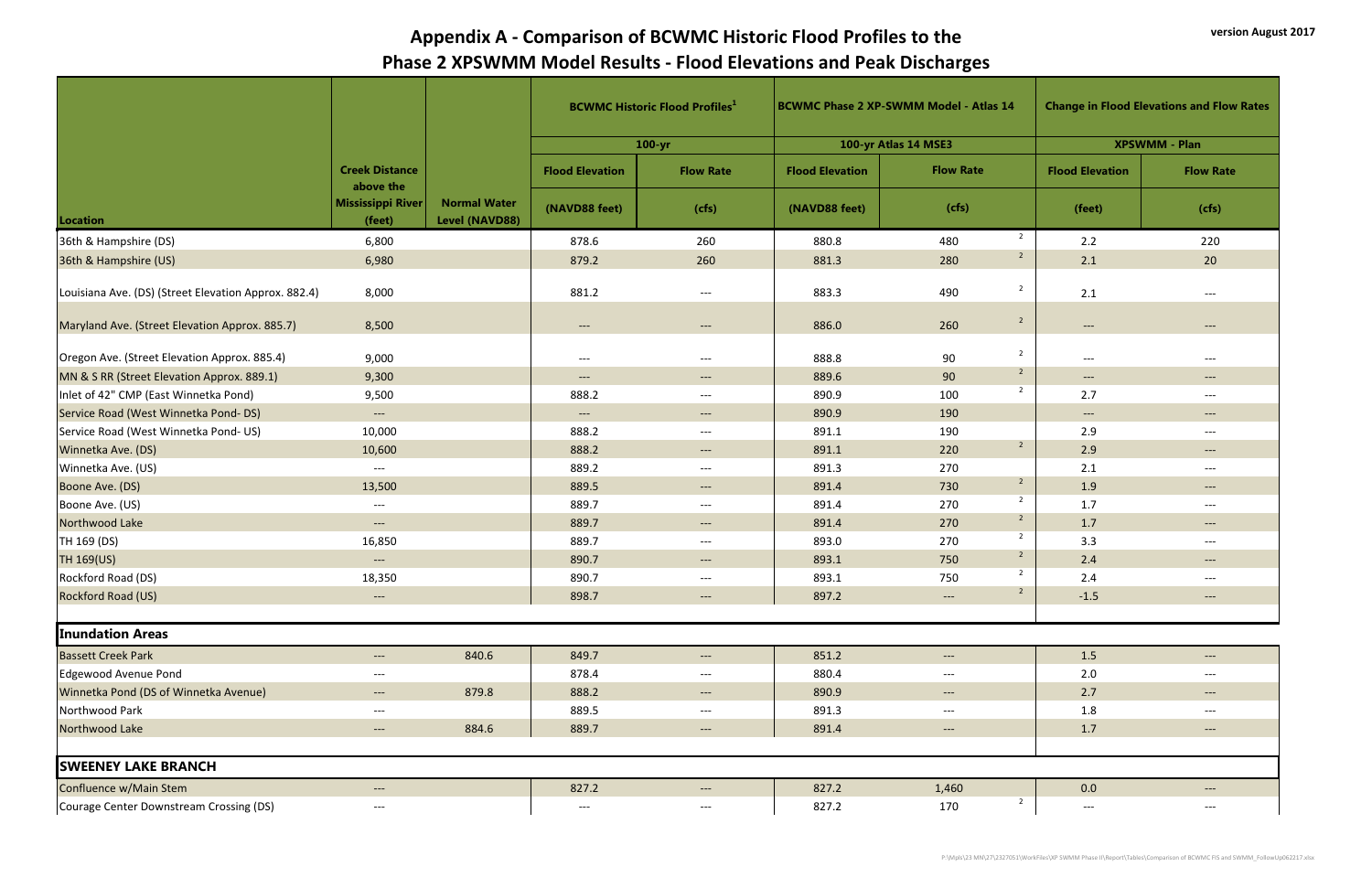|                                            |                                          |                                       |                                     | <b>BCWMC Historic Flood Profiles</b> <sup>1</sup> |                        | <b>BCWMC Phase 2 XP-SWMM Model - Atlas 14</b> |                        | <b>Change in Flood Elevations and Flow Rates</b> |
|--------------------------------------------|------------------------------------------|---------------------------------------|-------------------------------------|---------------------------------------------------|------------------------|-----------------------------------------------|------------------------|--------------------------------------------------|
|                                            |                                          |                                       |                                     | $100 - yr$                                        |                        | 100-yr Atlas 14 MSE3                          |                        | <b>XPSWMM - Plan</b>                             |
|                                            | <b>Creek Distance</b><br>above the       |                                       | <b>Flood Elevation</b>              | <b>Flow Rate</b>                                  | <b>Flood Elevation</b> | <b>Flow Rate</b>                              | <b>Flood Elevation</b> | <b>Flow Rate</b>                                 |
| Location                                   | <b>Mississippi River</b><br>(feet)       | <b>Normal Water</b><br>Level (NAVD88) | (NAVD88 feet)                       | (cfs)                                             | (NAVD88 feet)          | (cfs)                                         | (feet)                 | (cfs)                                            |
| Courage Center Downstream Crossing (US)    | $\hspace{0.05cm} \ldots \hspace{0.05cm}$ |                                       | $---$                               | $---$                                             | 828.0                  | $\overline{2}$<br>170                         | $\qquad \qquad - -$    | $\qquad \qquad - -$                              |
| Courage Center Upstream Crossing (DS)      | 700                                      |                                       | 827.2                               | $---$                                             | 828.0                  | 170                                           | 0.8                    | $---$                                            |
| Courage Center Upstream Crossing (US)      | $--$                                     |                                       | 829.2                               | $--$                                              | 830.6                  | 170                                           | 1.4                    | $---$                                            |
| Courage Center & Hidden Lakes Parkway (DS) | 900                                      |                                       | 829.2                               | $---$                                             | 830.6                  | 170                                           | 1.4                    | $---$                                            |
| Courage Center & Hidden Lakes Parkway (US) | $\qquad \qquad - - -$                    |                                       | 831.2                               | $---$                                             | 831.9                  | 170                                           | 0.7                    | $---$                                            |
| Precast Concrete Dam (DS)                  | 1,700                                    |                                       | 831.7                               | $---$                                             | 831.9                  | 170                                           | 0.2                    | $---$                                            |
| <b>Sweeney Lake</b>                        | $---$                                    |                                       | 831.7                               | $---$                                             | 831.9                  | 170                                           | 0.2                    | $\hspace{0.05cm} \dashrightarrow$                |
| Union Pacific RR (DS)                      | 6,800                                    |                                       | 831.7                               | $---$                                             | 831.9                  | 400                                           | 0.2                    | $---$                                            |
| Union Pacific RR (US)                      | $---$                                    |                                       | 835.8                               | 311                                               | 836.3                  | $\overline{2}$<br>480                         | 0.5                    | 169                                              |
| Hwy 55 (DS)                                | 8,150                                    |                                       | 835.8                               | 680                                               | 836.8                  | $\overline{2}$<br>860                         | 1.0                    | 180                                              |
| Hwy 55 (US)                                | $--$                                     |                                       | 836.9                               | 680                                               | 838.4                  | $2^{\circ}$<br>310                            | 1.5                    | $-370$                                           |
| MN & S RR (DS)                             | 9,000                                    |                                       | 836.9                               | 233                                               | 838.4                  | 260                                           | 1.5                    | 27                                               |
| MN & S RR (US)                             | $--$                                     |                                       | 839.5                               | 233                                               | 841.7                  | 260                                           | 2.2                    | 27                                               |
| Breck Pond & Control Structure (US)        | 9,580                                    |                                       | 839.9                               | 296                                               | 842.5                  | $\overline{2}$<br>270                         | 2.6                    | $-26$                                            |
| TH 100 (DS) (Breck Pond)                   | 10,400                                   |                                       | 839.9                               | 298                                               | 842.5                  | $\overline{2}$<br>440                         | 2.6                    | 142                                              |
| TH 100 (US)<br>Turners Crossroad (US)      | $---$<br>10,950                          |                                       | 845.4<br>854.9                      | 298<br>241                                        | 851.0<br>857.2         | $\overline{2}$<br>500<br>$\mathcal{L}$<br>430 | 5.6<br>2.3             | 202<br>189                                       |
| Glenwood Pond A                            | $---$                                    |                                       | 854.9                               | $---$                                             | 857.2                  | $---$                                         | 2.3                    | $\hspace{0.05cm}---\hspace{0.05cm}$              |
| MN & S RR (DS)                             | 11,550                                   |                                       | 854.9                               | 233                                               | 857.2                  | $\overline{2}$<br>440                         | 2.3                    | 207                                              |
| MN & S RR (US)                             |                                          |                                       | 855.0                               | 233                                               | 857.2                  | $\overline{2}$<br>440                         | 2.2                    | 207                                              |
| <b>Glenwood Pond B</b>                     | $---$                                    |                                       | 855.0                               | $- \,$                                            | 857.2                  | $---$                                         | 2.2                    | $---$                                            |
| Glenwood Ave (DS)                          | $---$                                    |                                       | 855.0                               | 84                                                | 857.2                  | $\overline{2}$<br>100                         | 2.2                    | 16                                               |
| Glenwood Ave (US)                          | $---$                                    |                                       | 855.0                               | 84                                                | 857.2                  | 100                                           | 2.2                    | 16                                               |
| Duck Pond                                  | $---$                                    |                                       | 855.0                               | $---$                                             | 857.2                  | $\hspace{0.05cm} \dashrightarrow$             | 2.2                    | $---$                                            |
| MN & S RR (DS)                             | $---$                                    |                                       | 855.0                               | 233                                               | 857.2                  | $\overline{2}$<br>560                         | 2.2                    | 327                                              |
| MN & S RR (US)                             | $---$                                    |                                       | 858.9                               | 233                                               | 859.4                  | $\overline{2}$<br>300                         | 0.5                    | 67                                               |
| <b>Ravine Storage Area</b>                 | $--$                                     |                                       | 858.9                               | $- \,$                                            | 859.4                  | $\overline{2}$<br>90                          | 0.5                    | $\qquad \qquad - -$                              |
| Courtlawn Pond                             | $---$                                    |                                       | 873.1                               | $---$                                             | 873.6                  | $\overline{2}$<br>120                         | 0.5                    | $---$                                            |
| <b>East Ring Pond</b>                      | $---$                                    |                                       | 879.0                               | $---$                                             | 879.4                  | 180                                           | 0.4                    | $\qquad \qquad - -$                              |
| 78" RCP Equalizer                          | 18,800                                   |                                       | $\hspace{0.05cm}---\hspace{0.05cm}$ | $--$                                              | 879.4                  | $\overline{2}$<br>480                         | $---$                  | $---$                                            |
| <b>West Ring Pond</b>                      | $\qquad \qquad - -$                      |                                       | 879.0                               | $---$                                             | 879.4                  | $\hspace{0.05cm} \dashrightarrow$             | 0.4                    | $\qquad \qquad - -$                              |
|                                            |                                          |                                       |                                     |                                                   |                        |                                               |                        |                                                  |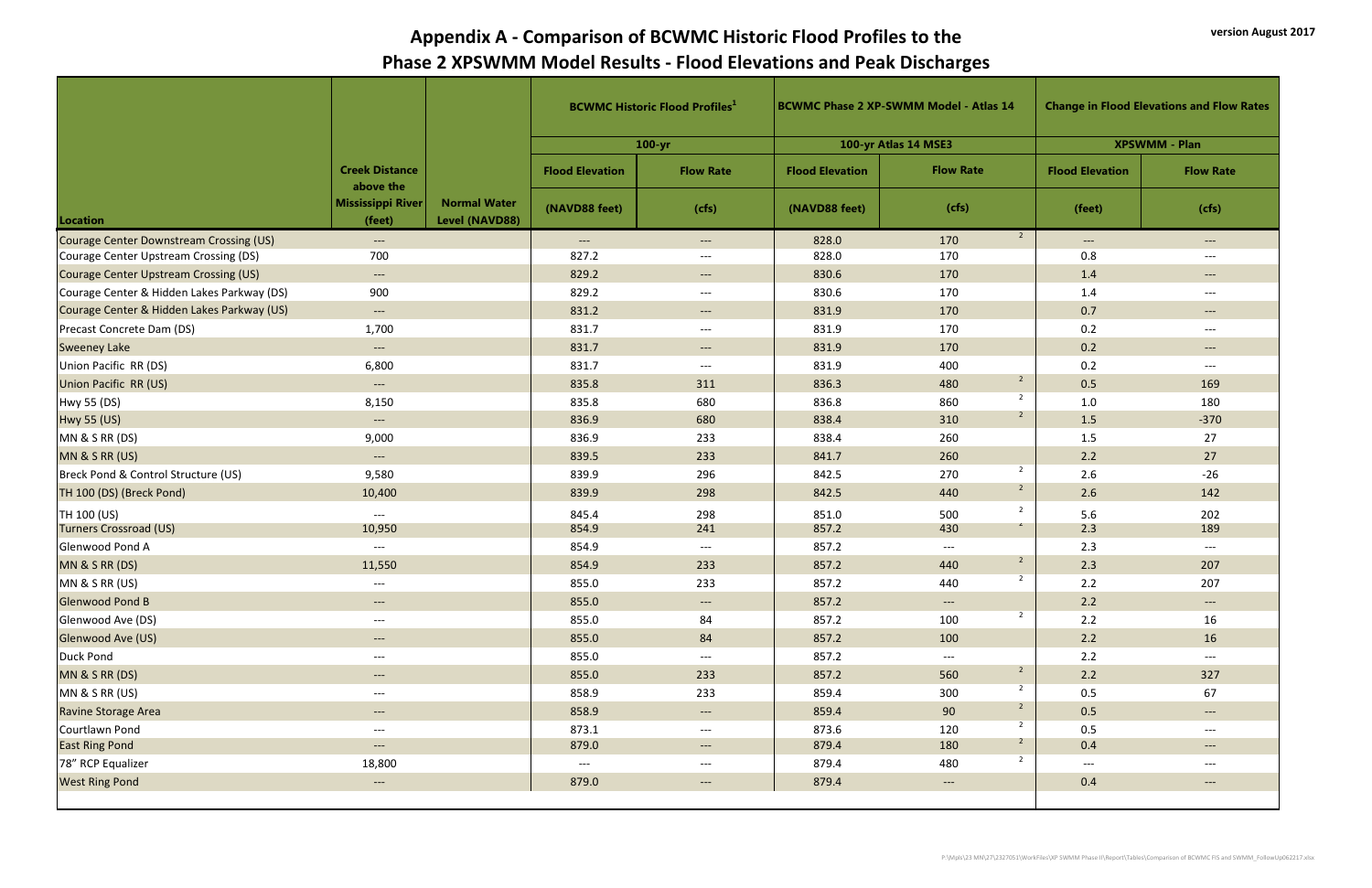|                                              |                                    |                                       |                                          | <b>BCWMC Historic Flood Profiles</b> <sup>1</sup> | <b>BCWMC Phase 2 XP-SWMM Model - Atlas 14</b> |                                                               |                                                         | <b>Change in Flood Elevations and Flow Rates</b>        |
|----------------------------------------------|------------------------------------|---------------------------------------|------------------------------------------|---------------------------------------------------|-----------------------------------------------|---------------------------------------------------------------|---------------------------------------------------------|---------------------------------------------------------|
|                                              |                                    |                                       |                                          | $100 - yr$                                        |                                               | 100-yr Atlas 14 MSE3                                          |                                                         | <b>XPSWMM - Plan</b>                                    |
|                                              | <b>Creek Distance</b><br>above the |                                       | <b>Flood Elevation</b>                   | <b>Flow Rate</b>                                  | <b>Flood Elevation</b>                        | <b>Flow Rate</b>                                              | <b>Flood Elevation</b>                                  | <b>Flow Rate</b>                                        |
| Location                                     | Mississippi River<br>(feet)        | <b>Normal Water</b><br>Level (NAVD88) | (NAVD88 feet)                            | (cfs)                                             | (NAVD88 feet)                                 | (cfs)                                                         | (feet)                                                  | (cfs)                                                   |
| <b>Ravine Storage Area Overflow</b>          |                                    |                                       |                                          |                                                   |                                               |                                                               |                                                         |                                                         |
| Glenwood Pond B                              | $---$                              |                                       | 855.0                                    | $---$                                             | 857.2                                         | $\hspace{0.05cm} \dashrightarrow$                             | 2.2                                                     | $---$                                                   |
| MN & S RR (DS)                               | $---$                              |                                       | 855.0                                    | $---$                                             | 857.2                                         | $---$                                                         | 2.2                                                     | $---$                                                   |
| MN & S RR (US)                               | $---$                              |                                       | 857.3                                    | $---$                                             | 859.4                                         | $---$                                                         | 2.1                                                     | $---$                                                   |
| Glenwood Ave (DS)                            | $\qquad \qquad - -$                |                                       | 855.0                                    | $--$                                              | 857.2                                         | $\hspace{0.1em} \dashrightarrow \hspace{0.1em} \ldots$        | 2.2                                                     | $---$                                                   |
| Glenwood Ave (US)                            | $---$                              |                                       | 855.0                                    | $---$                                             | 857.2                                         | $--$                                                          | 2.2                                                     | $---$                                                   |
|                                              |                                    |                                       |                                          |                                                   |                                               |                                                               |                                                         |                                                         |
| <b>Inundation Areas</b>                      |                                    |                                       |                                          |                                                   |                                               |                                                               |                                                         |                                                         |
| <b>Sweeney Lake</b>                          | $---$                              | 827.2 $4$                             | 831.7                                    | $--$                                              | 831.9                                         | $---$                                                         | 0.2                                                     | $--$                                                    |
| <b>Twin Lake</b>                             | $\qquad \qquad - -$                | $827.2^4$                             | 831.7                                    | $---$                                             | 831.9                                         | $\hspace{0.1em} \dashrightarrow \hspace{0.1em} \ldots$        | 0.2                                                     | $---$                                                   |
| <b>Breck Pond</b>                            | $---$                              | 831.6                                 | 839.9                                    | $---$                                             | 842.5                                         | $---$                                                         | 2.6                                                     | $---$                                                   |
| Courtlawn Pond                               | $---$                              | 870.1                                 | 873.1                                    | $---$                                             | 873.6                                         | $\hspace{0.1em}-\hspace{0.1em}-\hspace{0.1em}-\hspace{0.1em}$ | 0.5                                                     | $---$                                                   |
| <b>East Ring Pond</b>                        | $---$                              | 874.1                                 | 879.0                                    | $---$                                             | 879.4                                         | $\hspace{0.05cm} \ldots \hspace{0.05cm}$                      | 0.4                                                     | $\hspace{0.05cm} \hspace{0.02cm} \hspace{0.02cm} \dots$ |
| <b>West Ring Pond</b>                        | $---$                              | 874.1                                 | 879.0                                    | $---$                                             | 879.4                                         | $\hspace{0.05cm} \dashrightarrow$                             | 0.4                                                     | $---$                                                   |
| <b>MEDICINE LAKE BRANCH (PLYMOUTH CREEK)</b> |                                    |                                       |                                          |                                                   |                                               |                                                               |                                                         |                                                         |
| <b>Pedestrian Crossing (DS)</b>              | $---$                              |                                       | $\qquad \qquad - -$                      | $--$                                              | 890.4                                         | $---$                                                         | $--$                                                    | $---$                                                   |
| Pedestrian Crossing (US)                     | $---$                              |                                       | ---                                      | $---$                                             | 890.4                                         | $\overline{2}$<br>690                                         | ---                                                     | $---$                                                   |
| <b>West Medicine Lake Drive (DS)</b>         | 10,450                             |                                       | 890.5                                    | $--$                                              | 890.7                                         | 690                                                           | 0.2                                                     | $\hspace{0.05cm} \dashrightarrow$                       |
| West Medicine Lake Drive (US)                | $---$                              |                                       | 891.7                                    | $---$                                             | 893.6                                         | 690                                                           | 1.9                                                     | $\hspace{0.05cm}---$                                    |
| Fish Barrier (DS)                            | $\qquad \qquad - -$                |                                       | $\hspace{0.05cm} \dashrightarrow$        | $---$                                             | 916.1                                         | 240                                                           | $\hspace{0.05cm} \hspace{0.02cm} \hspace{0.02cm} \dots$ | $---$                                                   |
| Fish Barrier (US)                            | $---$                              |                                       | $\hspace{0.05cm} \ldots \hspace{0.05cm}$ | $---$                                             | 923.0                                         | 240                                                           | $---$                                                   | $--$                                                    |
| 26th Avenue N. (DS)                          | 16,500                             |                                       | 925.2                                    | $---$                                             | 924.5                                         | 240                                                           | $-0.7$                                                  | $---$                                                   |
| 26th Avenue N. (US)                          | $---$                              |                                       | 925.7                                    | $---$                                             | 925.1                                         | 240                                                           | $-0.6$                                                  | $---$                                                   |
| 28th Avenue N. Dike (DS)                     | $\qquad \qquad - -$                |                                       | 928.2                                    | $---$                                             | 930.0                                         | $\overline{2}$<br>240                                         | 1.8                                                     | $\hspace{0.05cm} \dashrightarrow$                       |
| 28th Avenue N. Dike (US)                     | $---$                              |                                       | 931.0                                    | $---$                                             | 932.3                                         | 270                                                           | 1.3                                                     | $---$                                                   |
| County Road 61 (DS)                          | $\qquad \qquad - -$                |                                       | 931.0                                    | $---$                                             | 932.3                                         | 270                                                           | 1.3                                                     | $\hspace{0.05cm} \dashrightarrow$                       |
| County Road 61 (US)                          | $---$                              |                                       | 931.4                                    | $--$                                              | 934.1                                         | 240                                                           | 2.7                                                     | $---$                                                   |
| Xenium Lane (DS)                             | 20,850                             |                                       | 931.4                                    | $---$                                             | 934.1                                         | $\overline{2}$<br>440                                         | 2.7                                                     | $---$                                                   |
| Xenium Lane (US)                             | $---$                              |                                       | 931.7                                    | $---$                                             | 934.5                                         | 460                                                           | 2.8                                                     | $--$                                                    |
| Crowne Plaza Downstream Crossing (DS)        | $\qquad \qquad - -$                |                                       | $\qquad \qquad - -$                      | $---$                                             | 934.5                                         | 460                                                           | $---$                                                   | $\hspace{0.05cm} \dashrightarrow$                       |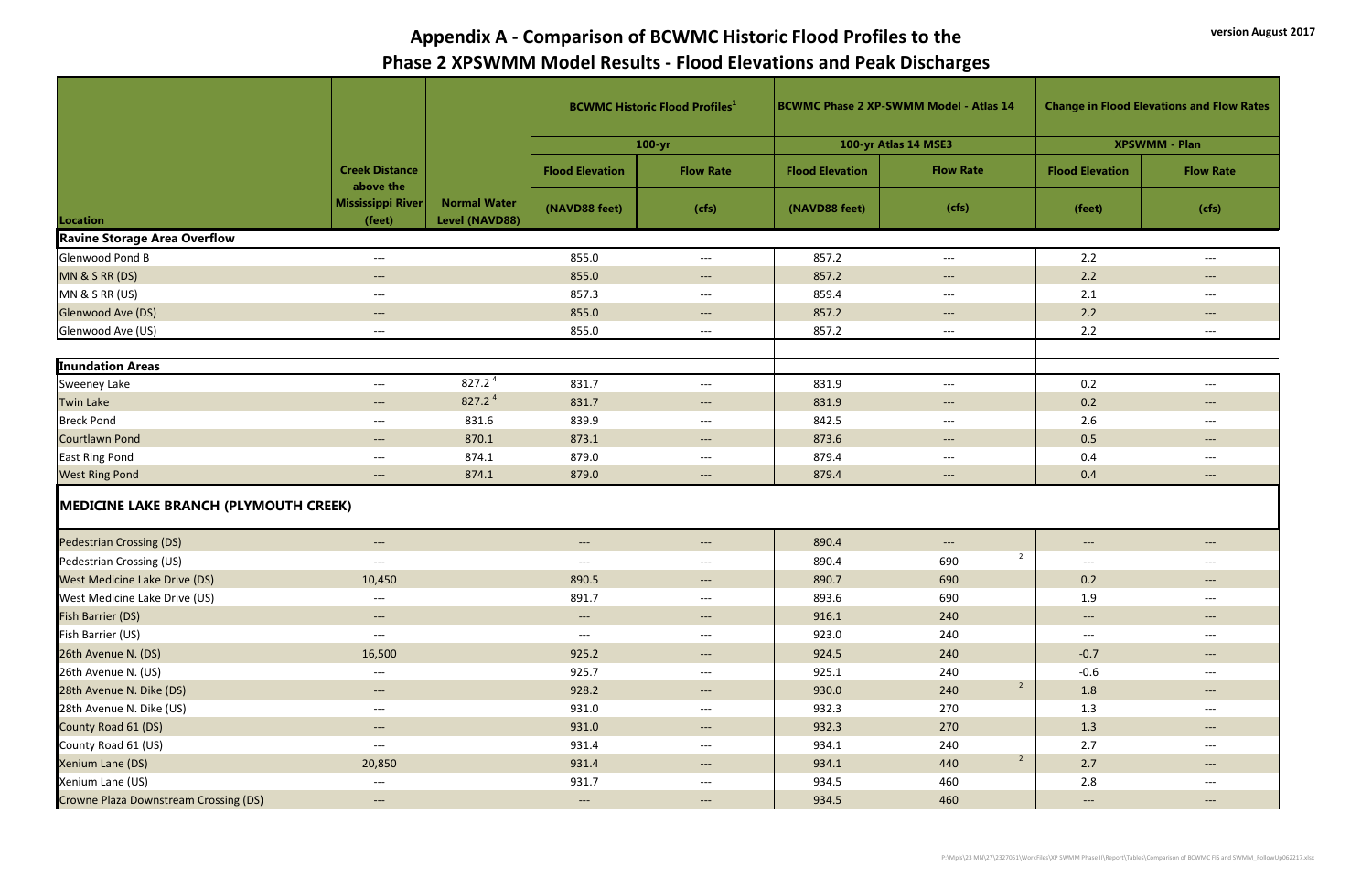|                                                 |                                    |                                       | <b>BCWMC Historic Flood Profiles</b> <sup>1</sup> |                     | <b>BCWMC Phase 2 XP-SWMM Model - Atlas 14</b> |                                   | <b>Change in Flood Elevations and Flow Rates</b> |                                   |
|-------------------------------------------------|------------------------------------|---------------------------------------|---------------------------------------------------|---------------------|-----------------------------------------------|-----------------------------------|--------------------------------------------------|-----------------------------------|
|                                                 |                                    |                                       |                                                   | $100 - yr$          | 100-yr Atlas 14 MSE3                          |                                   |                                                  | <b>XPSWMM - Plan</b>              |
|                                                 | <b>Creek Distance</b><br>above the |                                       | <b>Flood Elevation</b>                            | <b>Flow Rate</b>    | <b>Flood Elevation</b>                        | <b>Flow Rate</b>                  | <b>Flood Elevation</b>                           | <b>Flow Rate</b>                  |
| Location                                        | Mississippi River<br>(feet)        | <b>Normal Water</b><br>Level (NAVD88) | (NAVD88 feet)                                     | (cfs)               | (NAVD88 feet)                                 | (cfs)                             | (feet)                                           | (cfs)                             |
| Crowne Plaza Downstream Crossing (US)           | $---$                              |                                       | $---$                                             | $---$               | 937.6                                         | 440                               | $\hspace{0.05cm} \ldots \hspace{0.05cm}$         | $--$                              |
| <b>Crowne Plaza Upstream Crossing (DS)</b>      | $--$                               |                                       | $---$                                             | $--$                | 937.7                                         | 440                               | $--$                                             | $---$                             |
| Crowne Plaza Upstream Crossing (US)             | $---$                              |                                       | $---$                                             | $---$               | 938.0                                         | 440                               | $--$                                             | $---$                             |
| $I-494(DS)$                                     | 22,500                             |                                       | 935.2                                             | $--$                | 938.1                                         | 440                               | 2.9                                              | $---$                             |
| $I-494$ (US)                                    | $---$                              |                                       | 938.7                                             | $---$               | 938.9                                         | 410                               | 0.2                                              | $---$                             |
| Annapolis (DS)                                  | $---$                              |                                       | $---$                                             | $---$               | 941.9                                         | 280                               | $--$                                             | $---$                             |
| Annapolis (US)                                  | $---$                              |                                       | $---$                                             | $---$               | 942.8                                         | 280                               | $---$                                            | $---$                             |
| Fernbrook Lane (DS)                             | 25,000                             |                                       | 947.2                                             | $---$               | 946.7                                         | 280                               | $-0.5$                                           | $---$                             |
| Fernbrook Lane (US)                             | $---$                              |                                       | 948.2                                             | $---$               | 946.8                                         | 280                               | $-1.4$                                           | $---$                             |
| Central Park Pond Outlet Structure (DS)         | $---$                              |                                       | 949.2                                             | $---$               | 949.8                                         | $\overline{2}$<br>280             | 0.6                                              | $---$                             |
| Central Park Pond Outlet Structure (US)         | $---$                              |                                       | 953.2                                             | $---$               | 955.0                                         | $\overline{2}$<br>690             | 1.8                                              | $---$                             |
| 37th Avenue                                     | 28,900                             |                                       | 956.2                                             | $---$               | 955.1                                         | 690                               | $-1.1$                                           | $---$                             |
| County Road 9                                   | 30,450                             |                                       | 959.2                                             | $---$               | 955.3                                         | 390                               | $-3.9$                                           | $---$                             |
| Vicksburg Lane (DS)                             | 31,300                             |                                       | 961.2                                             | $--$                | 963.0                                         | 380                               | 1.8                                              | $---$                             |
| Vicksburg Lane (US)                             | $---$                              |                                       | 962.2                                             | $---$               | 963.7                                         | 280                               | 1.5                                              | $---$                             |
| Pedestrian Crossing/ 41st Street Extension (DS) | $\hspace{0.05cm} \dashrightarrow$  |                                       | $\qquad \qquad - -$                               | $---$               | 966.8                                         | 200                               | $--$                                             | $---$                             |
| Pedestrian Crossing/ 41st Street Extension (US) | $---$                              |                                       | $---$                                             | $---$               | 967.6                                         | 140                               | $---$                                            | $---$                             |
| Yuma Lane (DS)                                  | $---$                              |                                       | $---$                                             | $---$               | 967.9                                         | 140                               | $\qquad \qquad - -$                              | $---$                             |
| Yuma Lane (US)                                  | $---$                              |                                       | $---$                                             | $---$               | 970.3                                         | 110                               | $---$                                            | $---$                             |
| Dunkirk Lane (DS)                               | $---$                              |                                       | 979.2                                             | $\qquad \qquad - -$ | 978.1                                         | 140                               | $-1.1$                                           | $---$                             |
| Dunkirk Lane (US)                               | 34,450                             |                                       | 982.2                                             | $---$               | 983.0                                         | 140                               | 0.8                                              | $---$                             |
| <b>Field Crossing (DS)</b>                      | $\qquad \qquad - -$                |                                       | $---$                                             | $\qquad \qquad - -$ | 983.1                                         | 100                               | $--$                                             | $---$                             |
| Field Crossing (US)                             | $---$                              |                                       | $---$                                             | $---$               | 983.1                                         | 110                               | $---$                                            | $---$                             |
| T.H. 55 (DS)                                    | 38,300                             |                                       | 982.2                                             | $--$                | 983.1                                         | 100                               | 0.9                                              | $\qquad \qquad - -$               |
| T.H. 55 (US)                                    | $---$                              |                                       | 982.7                                             | $---$               | 984.0                                         | $---$                             | 1.3                                              | $---$                             |
|                                                 |                                    |                                       |                                                   |                     |                                               |                                   |                                                  |                                   |
| <b>Inundation Areas</b>                         |                                    |                                       |                                                   |                     |                                               |                                   |                                                  |                                   |
| <b>Xenium Lane</b>                              | ---                                |                                       | 931.7                                             | $\qquad \qquad - -$ | 934.5                                         | $\hspace{0.05cm} \dashrightarrow$ | $2.8$                                            | $\hspace{0.05cm} \dashrightarrow$ |
| <b>Central Park Pond</b>                        | $---$                              | 948.2                                 | 952.2                                             | $---$               | 955.0                                         | $---$                             | 2.8                                              | $--$                              |
| <b>Turtle Lake</b>                              | $\hspace{0.05cm} \dashrightarrow$  | 962.9 <sup>5</sup>                    | 964.2                                             | $--$                | 967.0                                         | $\hspace{0.05cm} \dashrightarrow$ | 2.8                                              | $---$                             |
| Rockford Road                                   | $---$                              |                                       | 968.2                                             | $---$               | 968.5                                         | $---$                             | 0.3                                              | $---$                             |
| <b>Dunkirk Lane</b>                             | $--$                               |                                       | 982.2                                             | $--$                | 983.0                                         | $\qquad \qquad - -$               | 0.8                                              | $\qquad \qquad - -$               |